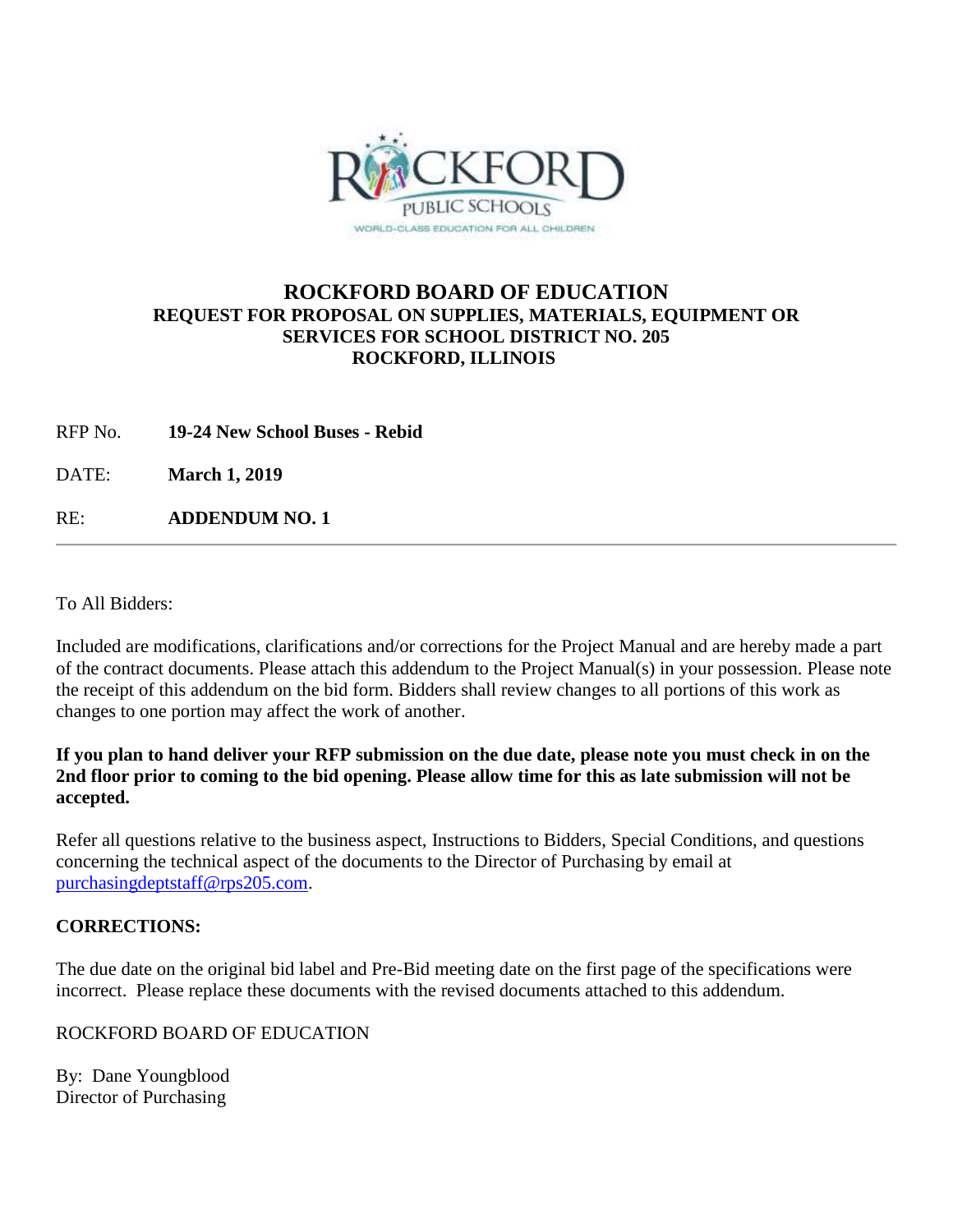## **ROCKFORD PUBLIC SCHOOL DISTRICT NO. 205**

### **SEALED RFP PROPOSAL**

. \_ \_ \_ \_ \_ \_ \_ \_ \_ \_ \_ \_ \_ \_ \_ \_

**RFP NO.: 19-24 OPENING DATE: THURSDAY, MARCH 21, 2019 OPENING TIME: 2:00 PM (CDST or CST) DESCRIPTION: New School Buses - Rebid ATTN: PURCHASING DEPT.**

### **DATED MATERIAL-DELIVER IMMEDIATELY**

# PLEASE CUT OUT AND AFFIX THIS LABEL TO THE OUTERMOST ENVELOPE OF YOUR PROPOSAL TO HELP ENSURE PROPER DELIVERY!

# **LATE PROPOSALS CANNOT AND WILL NOT BE ACCEPTED!**